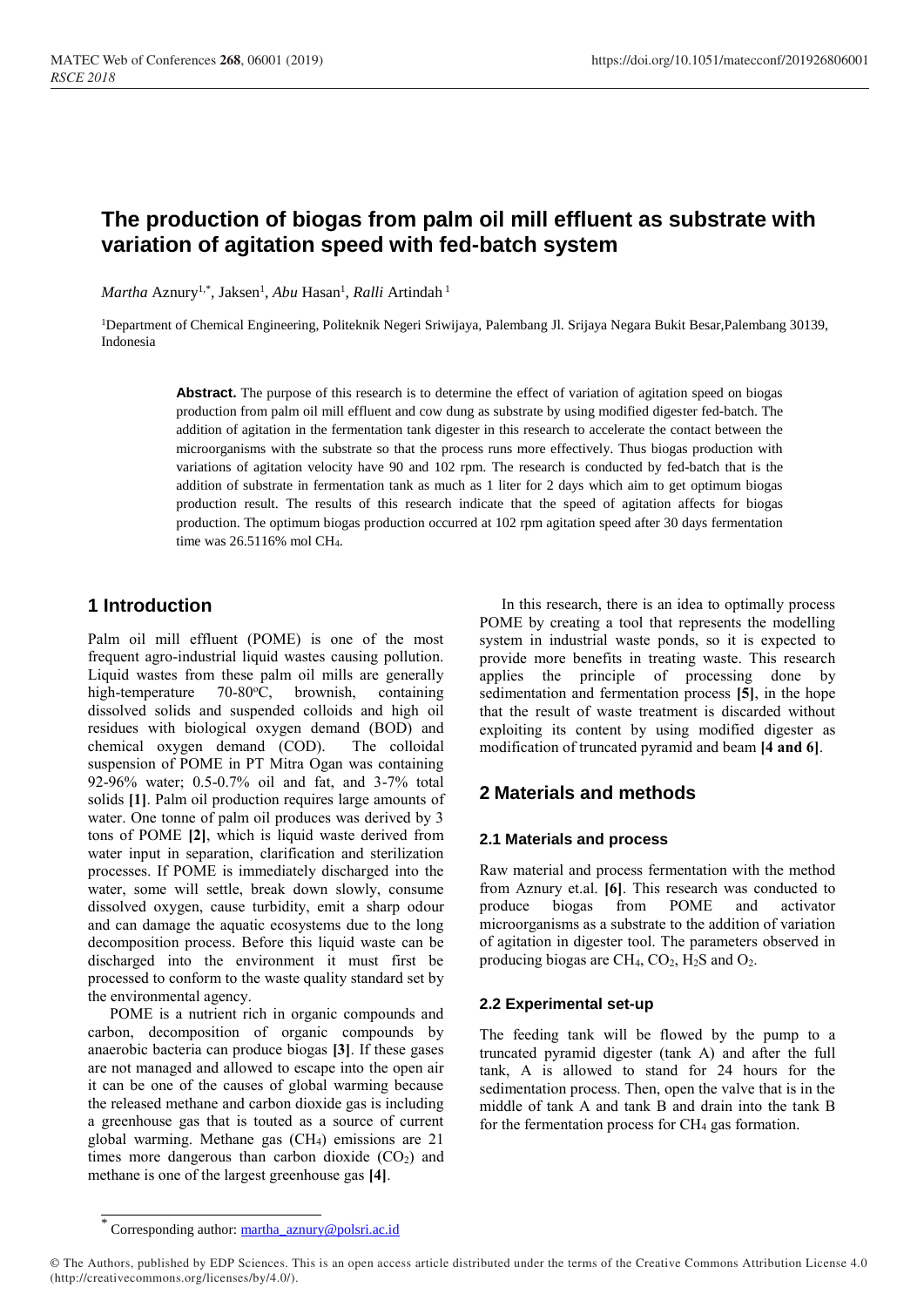

**Figure 1.** Design Modification Digester

The feed flow rate of 6 L/min and the sedimentation time for 24 hours, the mud and water will be separated after the residence time of 24 hours, the mud and water are separated to analyze the quality of POME processing as the initial waste data before the process fermentation. This is done so as not to block the mud in the next tank (tank B).

After the fermentation process in the tank B, it is then channelled to the tank C for final processing before the feed in the form of POME is discharged into the environment. At the top of the tank B and C is provided with a cover which is accompanied by a swan neck containing NaOH which will absorb the  $CO<sub>2</sub>$  content in the gas flowing to the CH<sup>4</sup> gas shelter formed and the sides are equipped with filter paper to filter the water formed for then accommodated. As for the bottom product of mud will be issue after some time.

This research begins with preparing a feed of POME. The bait stored in the storage tank is loaded into the feeder until it is full. POME that has been separated from the sediment sludge due to the sedimentation process will be channelled to tank B and tank C with the addition of one-litre substrate per day given on tank B with 70:30 ratio where 70% POME and starter in the form of mixture 30%. The tank B bait for 30<sup>th</sup> days consisted of 9 th days of feed on tank B flowed to tank C every two days 1 time as much as 2 litres, but on the  $9<sup>th</sup>$  day the feed was added to 3 litres into tank C and the total volume was 19 litres. For research fed-batch fermentation will be regular substrate addition that is every two days 1 time as much as 1 litre in tank B without any output. During the fermentation process, the result is obtained gas in the tedler bag. After 30 days the fermentation process is complete the samples in each treated tank will be taken for analysis of the content of TDS, TSS, COD, BOD, and pH.

#### **2.3 Analytical**

Raw POME and fermented POME was analyzed by the American Public Health Association [7]. Biogas was analyzed by using using a gas chromatograph (GC-8A, Shimadzu, Kyoto).

### **3 Results and discussion**

#### **3.1 Analysis of raw materials**

Processing raw materials in the form of POME using the modification of digester through the stages of sedimentation and fermentation process. Before getting treatment, the first waste will be examined the initial content of the waste to determine the waste container. The following is an initial analysis of the POME which can be seen in **Table 1**.

**Table 1**. Preliminary Analysis of POME

| <b>Table 1.</b> Premiunary Analysis of POME |            |                    |                              |  |  |  |  |
|---------------------------------------------|------------|--------------------|------------------------------|--|--|--|--|
| No                                          | Parameters | Analysis results   | The maximum<br>limit allowed |  |  |  |  |
|                                             | TDS        | $281 \text{ mg/L}$ |                              |  |  |  |  |
| 2                                           | TSS        | $243 \text{ mg/L}$ | $250 \text{ mg/L}$           |  |  |  |  |
| 3                                           | pН         | 4.55               | $6 - 9$                      |  |  |  |  |
| 4                                           | <b>BOD</b> | $117 \text{ mg/L}$ | $100 \text{ mg/L}$           |  |  |  |  |
|                                             | COD        | $345 \text{ mg/L}$ | $350 \text{ mg/L}$           |  |  |  |  |

**Table 1** shows that the initial content of the palm oil industry's wastewater obtained for pH and BOD values exceeds the quality standard established under Governor Regulation No. 8 of 2012 on the Standard of Waste for the Palm Oil Industry **[8]**. The COD and TSS values contained in the initial POME did not exceed the standards permitted by the Governor Regulation of South Sumatera No. 8 of 2012 on the quality standard of liquid waste for the palm oil industry is a maximum of 350 mg/L for COD and 250 mg/L for TSS. Whereas for BOD and pH values in POME waste exceeded the permitted standard, the BOD value contained in POME 117 mg/L waste with a maximum limit of 100 mg/L. The pH is still within the acid of 4.55 and for the limit is 6-9. This is because the content of COD, BOD, TSS, TDS, and pH for each of the oil palm wastewater is different according to the source of the POME waste. Sometimes the results vary between good and bad waste. It is not possible to not do waste treatment because there is still some content that exceeds the threshold value.

The wastewater treatment of POME in Indonesia is generally processed with an open pond system, hereinafter called conventional system, consisting of three phases: precipitation, anaerobic pool, and aerobics pool. Handling waste by such methods requires large areas of land and high costs, without any other benefits. Generally, liquid waste management of palm oil mills is applied biologically, which is channelled into reservoir ponds before finally entering the public water body, the waste disposed of is still above a predetermined threshold. Wastewater generated as a whole is a potent liquid mixture as a source of the pollutant. In addition, O<sup>2</sup> gases, greenhouse gas emissions, and other gases have the potential to cause negative impacts on the environment, especially the large contribution to the risk of global warming and climate change. This underlying research to utilize methane gas as biogas in conventional anaerobic ponds was replaced by a closed pool system. Digester serves to replace an anaerobic pool in a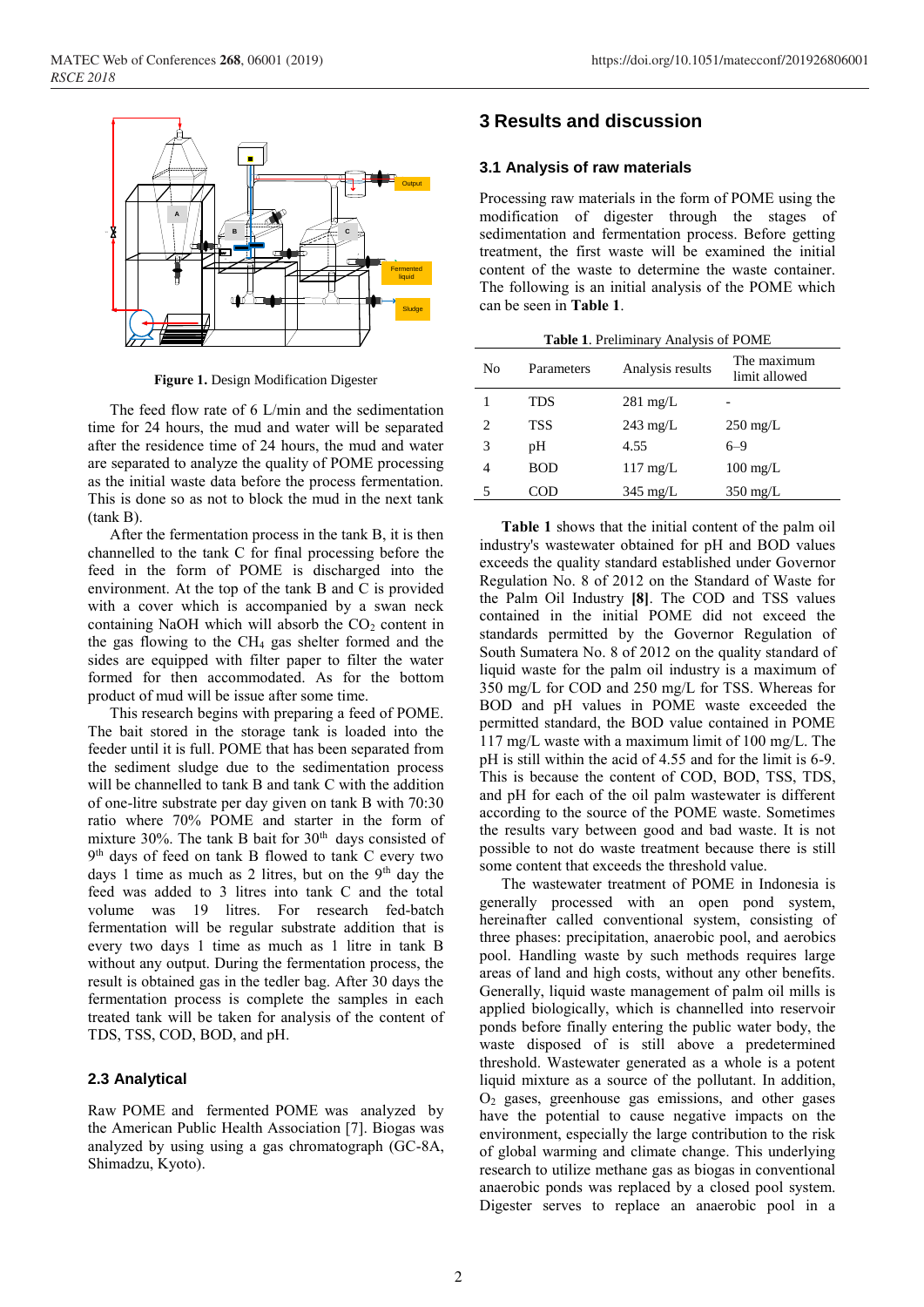Agitation



**Figure 2.** Effect of Agitation Speed on Chemical Content Analysis Oxygen Demand (COD) and Biological Oxygen Demand (BOD)

conventional system assisted by the use of bacteria for decomposition of waste organic compounds in producing biogas.

Variation of Agitation

 $TankB$ 

 $\blacksquare$  Tank C

 $\blacksquare$  Tank A

Modified digester refers to previous research that has been done **[4 and 6]**. However, the previous design was inefficient, since the previous design had the same tank shape, but in the fermentation tank, there was no stirring so it would take a little time to contact between the substrate and the microorganism. Sedimentation tank that is used as a pyramid-shaped design that can make the sedimentation process quickly. While the fermentation tank on the modified beam-shaped digester with the addition of agitation is able to perform the fermentation process well and quickly because the contact between the substrate with the microorganism becomes more effective. In addition, agitation can also avoid the formation of sediments in the digester which can inhibit the production of biogas. Modifications to the digester are carried out to develop a fed-batch waste treatment process. From the statement, it is necessary treatment in the form of waste treatment in modified digester so that the organic content in the waste can be degraded into sludge or can be used as another product in the form of biogas.

#### **3.2 POME analysis after treatment**

The result of COD value obtained from fermentation process of palm oil waste or POME for 30 days at tank B was 180 mg/L for agitating speed of 90 rpm and for agitation speed 102 rpm obtained COD value of 179 mg/L, where COD value is far lower when compared with Aznury, et al **[4]** with fermentation time of 10 days with COD value obtained 362 mg/L. From the COD value data, it can be seen that the COD value is determined based on the type of POME itself which means that the COD value of each oil palm liquid waste varies based on the source of the POME waste and the fermentation time greatly influences the reduced COD content. While for BOD value after fermentation 30 days was 80.7 mg/L for agitation speed 90 rpm and BOD value 79 mg/L for speed agitation 102 rpm which value

still lower when compared with the result of research by Aznury, et.al **[4]** have value BOD 125.3 mg/L.

In this research, the results of COD, BOD, TSS and TDS content analysis in POME after anaerobic fermentation process for 30 days have met the standard quality standard for which has been established based on the governor regulation of South Sumatra No. 8 of 2012 on the quality standard of liquid waste for the palm oil industry **[8]**. So that liquid waste can be directly discharged into the river or to the recipient body of water.

#### *3.2.1 Effect of agitation variation on COD and BOD*

The purpose of the addition of agitation in tank B for modification of this digester is to accelerate the contact between the substrate with the microorganisms become larger so that the microorganisms easily and much decompose organic materials and decrease the value of COD. The use of agitation during the study is only 15 minutes per day because of the excessive use of agitation will disrupt microbial activity. In this research, agitation has an effect on the result of COD and BOD content analysis. Effect of agitation on the content of COD and BOD from the results of the study can be seen in **Fig. 2.**

**Fig. 2** shows that agitation speed is very influential for COD and BOD values. The content of BOD value in tank A without agitation still exceeds the permitted threshold while COD has met the permissible condition. Since this is the initial content of the waste, so there is a need for processing to reduce the value of COD and BOD in POME waste. In **Fig. 2** it can be observed that after the waste treatment in the tank B and tank C in the presence of agitation speed of 90 rpm then there is a decrease in the value of COD and BOD. The COD value of 345 mg/L before treatment (without agitation) to 180 mg/L for tank B then fell back to 115 mg/L in tank C after treatment. While the BOD value before the treatment was 117 mg/L indicating the BOD value exceeded the permitted threshold of 100 mg/L. Furthermore, the BOD value also decreased up to 80.7 mg/L in tank B and fell back in the C tank to 38.2 mg/L. For the agitation speed of 102 rpm is the same at 90 rpm, the COD and BOD value is almost the same. This is because the composition used is the same as the 70% POME and 30% substrate ratio.

The occurrence of COD and BOD decrement during the given agitation variation means that the substrate has been dispersed or mixed (homogeneously) with microbes, thus affecting microbial work in removing or reducing organic compounds. The greater the reduction of COD, the organic matter degraded into organic acids is also greater. These organic acids are then converted into biogas, so if the COD reduction is greater and the rate of biogas formation is also greater **[9]**.

#### *3.2.2 Analysis of agitation effect on biogas production*

Biogas is clean and renewable energy that can be an alternative to conventional energy sources that can cause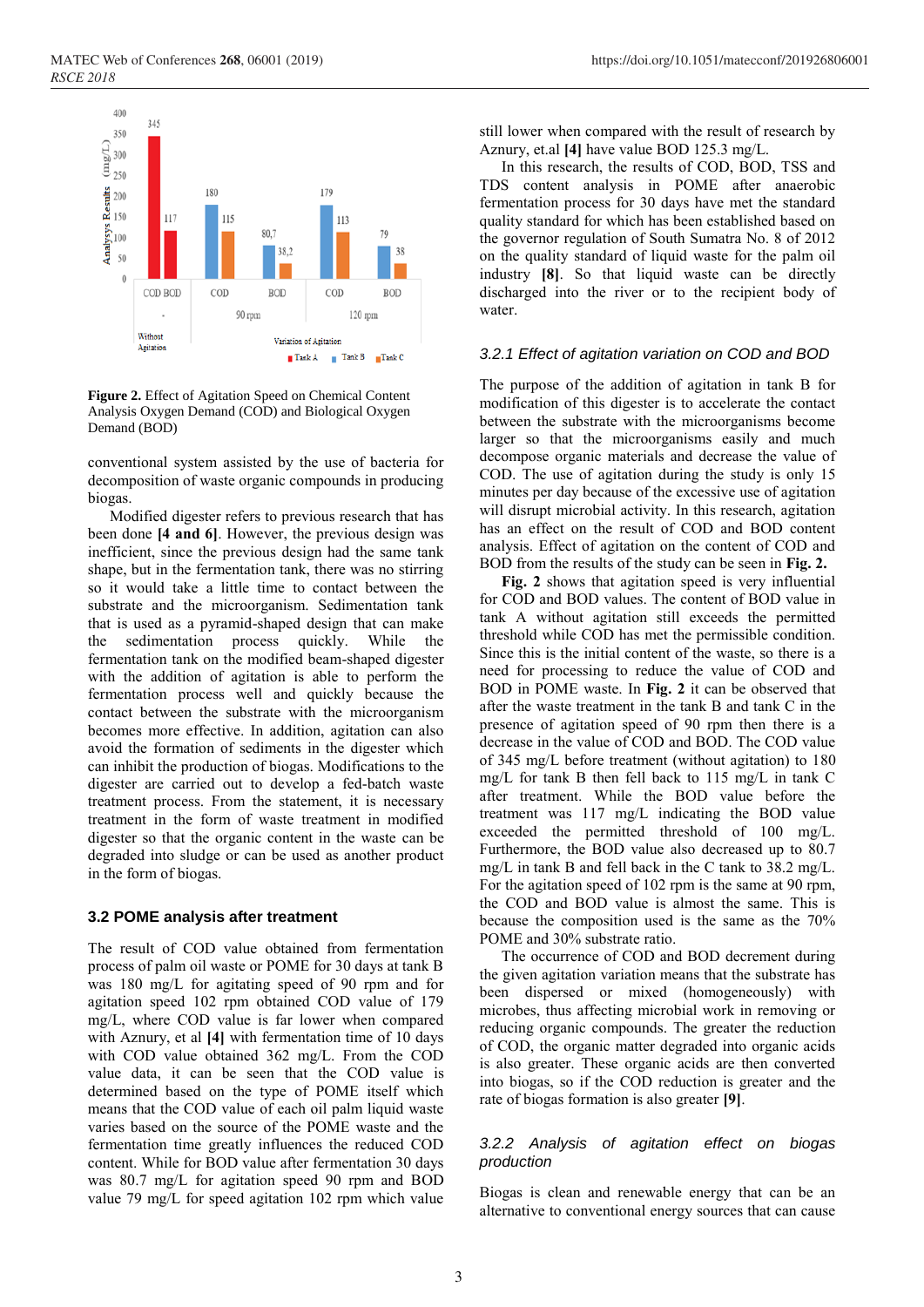problems for the environment and increase the rate of energy depletion in a long time. The process of biogas formation requires a special installation called a digester, its function is that anaerobic reshuffle can take place well. The process of organically changing anaerobic materials consists of four stages of the process of hydrolysis, acidogenesis, acetogenesis and methanogenesis.

Therefore, this research treats POME to reduce the harmful chemical compounds content of POME by utilizing the resulted products from the processing of sludge and biogas (methane gas) by using pyramid-beam shaped digester with the addition of agitation. The agitation treatment was performed to obtain a homogeneous substrate and starter composition in the reactor. Agitation is also done to prevent the occurrence of floating objects on the liquid surface and to obtain a uniform temperature at the reactor. Stirring in this study was done once a day and was done during the day for 15 minutes. The analysis obtained for the effect of agitation with a speed of 90 rpm on the production of biogas on the modification of digester fed-batch can be seen in **Fig. 3**.



**Figure 3.** CH<sup>4</sup> Concentration in Fermentation with 90 Rpm

In **Fig. 3** above can be observed the effect of Agitation Speed 90 rpm on CH<sup>4</sup> produced. CH<sup>4</sup> data retrieval at fermentation time for  $6<sup>th</sup>$  days, 12 days, 18 days, 24 days and 30 days. Initially, there was an increase of % CH<sup>4</sup> production on the  $6<sup>th</sup>$  day by 5.0234% mole and the  $12<sup>th</sup>$ day was 7.312% mole. Decrease in CH<sup>4</sup> production on the  $18<sup>th</sup>$  day due to leakage in the sampling bag (gas container) so that obtained a little. Increased CH4 production was significant to 14.1043 % more on day 24 so that the peak reached on the  $30<sup>th</sup>$  day was 21.8097 % mole. The occurrence of increased production of biogas indicates that the activity of the bacteria goes well.

As for the effect of agitation velocity on biogas production result, **Fig. 4** below is the effect of agitation speed 102 rpm on CH<sup>4</sup> concentration produced.



**Figure 4** CH<sup>4</sup> Concentration in Fermentation with 102 rpm

**Fig. 4** can be observed the effect of agitation speed 102 rpm on CH<sup>4</sup> produced. The agitation speed of 102 rpm produces more biogas than agitation speed of 90 rpm. At the beginning of the product on 6th fermentation produced CH<sup>4</sup> as much as 8.4845% mole while for the speed of 90 rpm produced only equal to 5.0234% mole. Further of fermentation time are  $12<sup>nd</sup>$ ,  $18<sup>th</sup>$ ,  $24<sup>th</sup>$  and  $30<sup>th</sup>$ days continue to increase of CH<sub>4</sub>. At day  $30<sup>th</sup>$  is the peak of biogas product that is 26.5116% mole CH4, this result is higher than agitation speed of 90 rpm which equal to 21.8097 % mole CH4. According to Mujdalipah, et al **[10]**, fermentation time gives a significant difference to gas production, where fermentation time has a direct effect on biogas production. So the gas volume increases with increasing fermentation time.

Biogas production in this study achieved optimal results on the 30th day of producing 26.5116% mole CH<sup>4</sup> gas obtained from the fermentation process with a concentration of 30:70% substrate by fed-batch. This indicates that the substrate is maximally converted completely into biogas. As the number of bacterial populations increases, bacterial activity produces CH<sup>4</sup> also increases to produce CH<sup>4</sup> with a larger composition. The speed of agitation is highly influential for biogas products because the faster the agitation the contacts between substrate and microorganisms are more efficient and the process also works better and faster. But the speed of agitation is also very bad for biogas products because if excessive agitation speed will cause bacterial activity to be disturbed.

#### *3.2.3 Comparison of biogas production results from POME processing with fed-batch system*

Biogas production is obtained from the fermentation process of POME in the reactor, where the fermentation system used is the fed-batch process. According to Widjaja **[11]**, the fed-batch system is a system that adds new media regularly to the closed culture that exists in the reactor so that the volume of culture is increasingly increasing. According to Rusmana **[12]**, the fed-batch method of introducing some sources of nutrients into bioreactors with a certain volume to obtain a product that is close to maximum, but the concentration of nutrients source is made constant. Comparison of biogas production results from previous researchers can be seen in **Table 2**.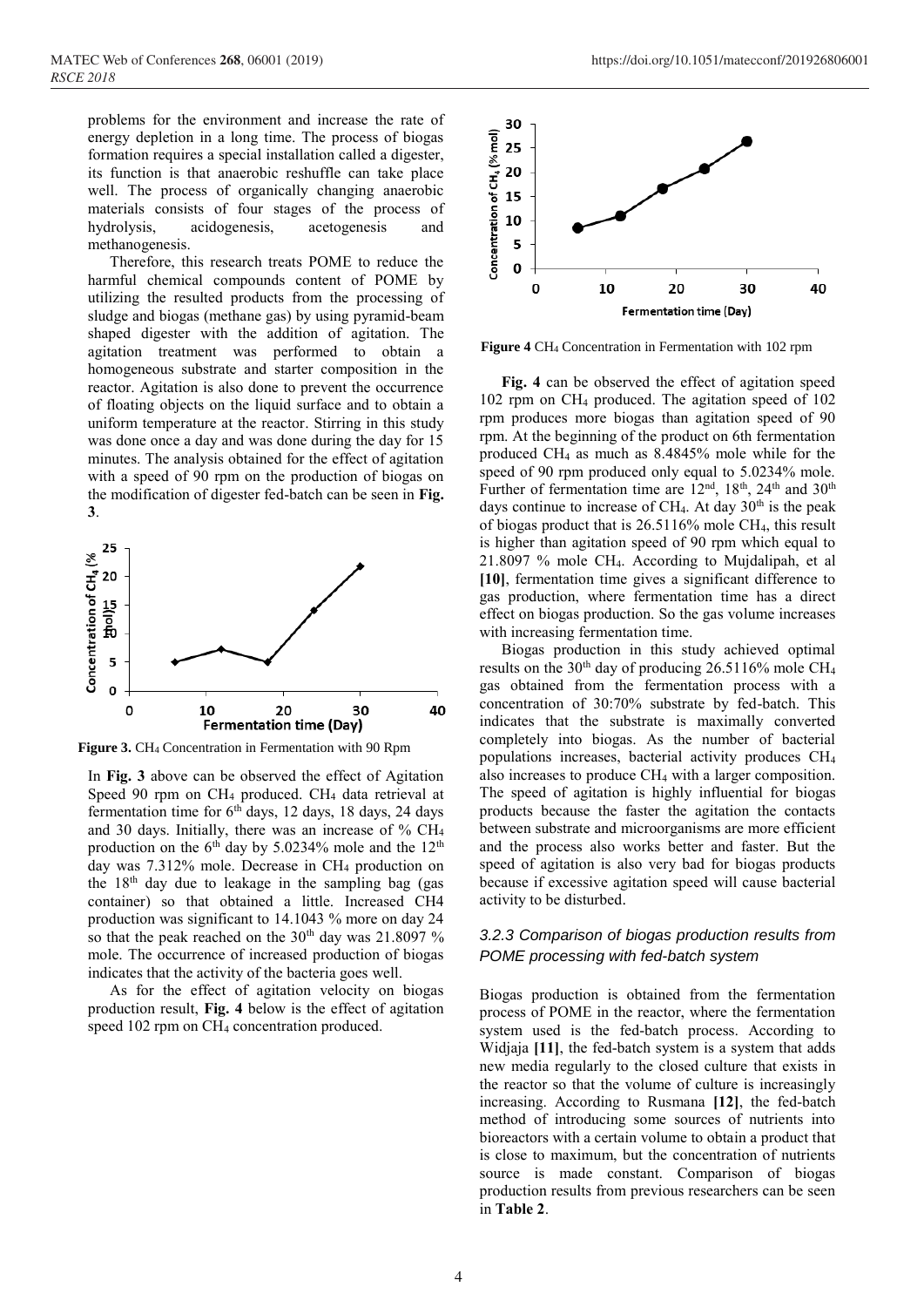| Digester                                                                       | % Vol          | Agit  | Ferm.<br>time                    | % mole           | Ref.             |
|--------------------------------------------------------------------------------|----------------|-------|----------------------------------|------------------|------------------|
|                                                                                | <b>Starter</b> | (rpm) | (Day)                            | CH <sub>4</sub>  |                  |
| Beam                                                                           | 10%            |       | $\overline{4}$                   | 1.3811           | $[13]$           |
| Truncated<br>Pyramid                                                           | 10%            |       | $\overline{4}$                   | 1.7972           | $[14]$           |
| Beam                                                                           | 20%            |       | $\overline{4}$                   | 2.0607           | $[13]$           |
| Truncated<br>Pyramid<br>Beam                                                   | 20%<br>30%     |       | $\overline{4}$<br>$\overline{4}$ | 1.4938<br>7.3564 | $[14]$<br>$[13]$ |
| Truncated<br>Pyramid                                                           | 30%            |       | $\overline{4}$                   | 6.439            | $[14]$           |
| Beam                                                                           | 30%            |       | 40                               | 30.0951          | $[5]$            |
| Modification of<br>Truncated<br>Pyramid<br>and Beam                            | 30%            |       | 10                               | 10.882           | $[4]$            |
| Modification of<br>Pyramid<br>and beam<br>with the<br>addition of<br>Agitation | 30%            | 102   | 30                               | 26.5116          | 2018             |

**Table 2.** Comparison of Biogas Production Results on a fedbatch basis with Previous Research

From **Table 2** shows the beam-shaped digester produces more biogas than the pyramid-shaped diets. The pyramid-shaped digester is more efficient in the process of sedimentation than the beam digester seen from the production of CH<sup>4</sup> by Aznury, et al **[4]** which is 10.8817% in fermentation time for 10 days.

The biogas production results from the Fahlevi **[14]**, Saputri **[13]**, and Aznury, et al **[4]** studies are still below the biogas production by modified digester with the addition of agitation obtained by 26.5116 %mole CH<sup>4</sup> in fermentation time for 30 days. The longer the fermentation time the more biogas produced. Biogas production is influenced by fermentation time because the fermentation time is directly related to the amount of time required to pass through the stages of CH<sup>4</sup> formation are hydrolysis, acetogenesis, and methanogenesis. Because each reshuffle takes time enough, so the influence of fermentation time factor on the substrate under anaerobic conditions gives different results on biogas production, the longer the fermentation process increases the biogas production.

### **4 Conclusion**

Pursuant to result of research on modification of pyramid-shaped digester for sedimentation stage and beam-shaped with the addition of agitation at fermentation stage in wastewater treatment of POME, it can be concluded: With agitation speeds of 90 rpm and 102, obtained:

The COD value of POME after a 30-day fermentation process was 155 mg/L for 90 rpm and 113 mg/L for 102 rpm. These results have met the standard quality of waste that is below 350 mg/L. The BOD value of POME after a 30-day fermentation process was 38.2 mg/L for 90 rpm and 38 mg/L for 102 rpm. These results have met the standard quality of waste that is below 100 mg/L that has been determined based on the Governor Regulation of South Sumatera No. 8 of 2012 **[8]**.

Percentage of biogas production on days  $6<sup>th</sup>$ ,  $12<sup>nd</sup>$ ,  $18<sup>th</sup>$ ,  $24<sup>th</sup>$  and  $30<sup>th</sup>$  days for agitation speed of 90 rpm that are 5.0234, 7.3120, 5.0076, 14.1043, and 21.8097 % mole CH4, approximately. The agitation at 102 rpm are 8.4845, 10.9531, 16.7398, 20.7552, and 26.7552% mole  $CH<sub>4</sub>$ , approximately on biogas production at day  $6<sup>th</sup>$ ,  $12<sup>nd</sup>$ ,  $18<sup>th</sup>$ ,  $24<sup>th</sup>$  and  $30<sup>th</sup>$  days. Thus biogas production with variations of agitation velocity has an effect on biogas production. While for the optimum biogas production obtained from the digester modifier produced on day 30 with the agitation speed of 102 rpm is 26.5116 % mole CH4. The pH value of POME after a 30-day fermentation process is 6.21 for 90 rpm and 6.21 for 102 rpm. These results have met the standard quality of waste that is below 6.0 – 9.0 **[8]**.

The authors would like to acknowledge the financial support of penelitian stategis nasional, directorate of research and community service, ministry of research, technology and higher education provides funding research project grants with number SPPK:050/SP2H/LT/DRPM /IV/2017 date 25 april 2017. Also, authors acknowledge for PT. Perkebunan Mitra Ogan was a support of POME.

### **References**

- [1] PT Mitra Ogan Plantation, 2015. *Pengolahan Limbah Pabrik Kelapa Sawit*. PT. Perkebunan Mitra Ogan. Sumatera Selatan.
- [2] Aznury M., A. Trianto, A. Pancoro, and T. Setiadi, (2014) *Production of Polyhydroxyalkanoate (PHA) from Palm Oil Mill Effluent (POME)*, Proceedings International Oil Palm Conference, Bali, 17-19 June
- [3] Deublein, D., and A. Steinheuster. 2008. *Biogas from Waste and Renewable Resourcers*. Wiley-VHC Verlag GmBH & CO. KgA, Weinheim.
- [4] Aznury, M., Amin, JM., Hasan, A., and Harsyah, A., 2018b. *The digester modification for Biogas Production from Palm Oil mill Effluent by Fedbatch*, IOP Conf. Series: Earth and Environmental Science 124, 011001.